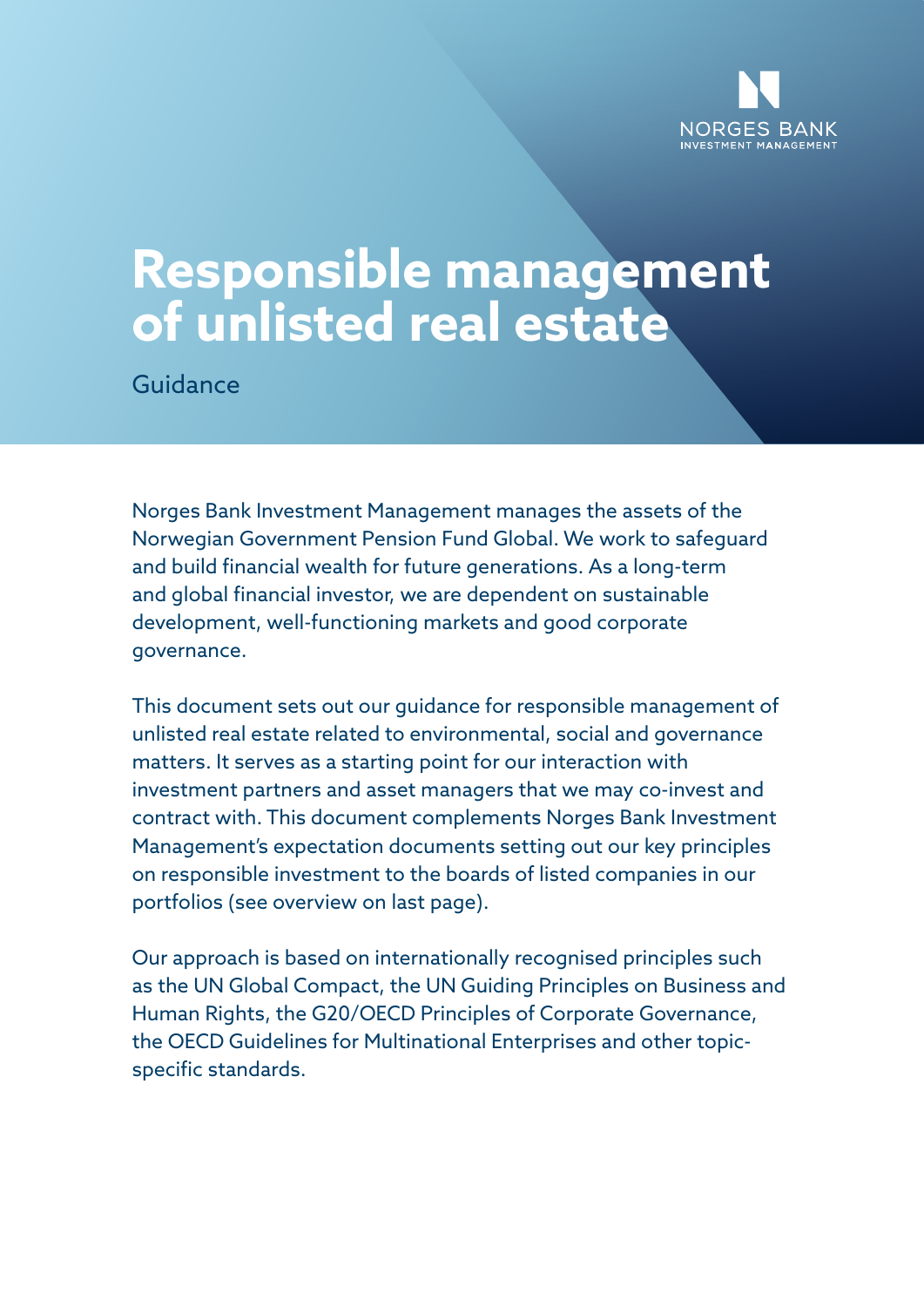## Responsible management of unlisted real estate

Norges Bank Investment Management is a financial investor and diversifies its investments across many markets and securities. Responsible investment management shall support the financial objective of the fund by furthering the long-term economic performance of our investments and reducing financial risks associated with the environmental and social practices of companies in which we have invested. It is broadly accepted that companies have fundamental responsibilities to reduce environmental impacts, respect human rights and adhere to global standards for responsible business conduct.

The environmental risks and opportunities associated with constructing, operating, and disposing buildings can be substantial. The production of building materials such as concrete, steel and glass requires energy, water and a variety of natural resources and chemicals, and generates air pollution and waste. Green building features are viewed among many tenants as a mark of high quality and for some a requirement for tenancy. Occupiers favour buildings with design features and amenities that positively impact their health and well-being. Robust health and safety standards can improve productivity and reduce risk on construction sites, in factories producing building materials, and in buildings that are in operation.

Companies should seek to avoid or mitigate environmental and social risks as a means to contribute to value creation. Real estate companies should understand and manage such risks and opportunities across the lifecycle of the assets. Developers can reduce the environmental footprint of construction by procuring sustainable building materials, implementing measures that mitigate the potential impact on the local environment. They should also address any human rights and social implications of their business, such as labour rights, tax transparency and anti-corruption measures, in development and operations, as well as in their supply chains and business relationships.

### Guidance

Below we set out guidance to investment partners and asset managers outlining our approach to responsible management of unlisted real estate. We believe that following this approach will contribute to lower operating costs, less risk and higher asset values over time.

We expect investment partners and asset managers to apply this guidance taking into account the best practices and relevant background law in markets where we invest.

#### **A. Integrate ESG considerations into policies, strategies and plans**

- Issue policies that address material environmental, social and governance risks and opportunities across the life cycle of real estate. Policies should address energy and water use, and emissions and waste, in the construction and operations of buildings, as well as tax transparency, anti-corruption and the health, safety and well-being of occupiers, employees and sub-contractors.
- Include environmental and social initiatives in asset management strategies, plans and budgets for each asset. Set short-, medium-, and long-term quantitative targets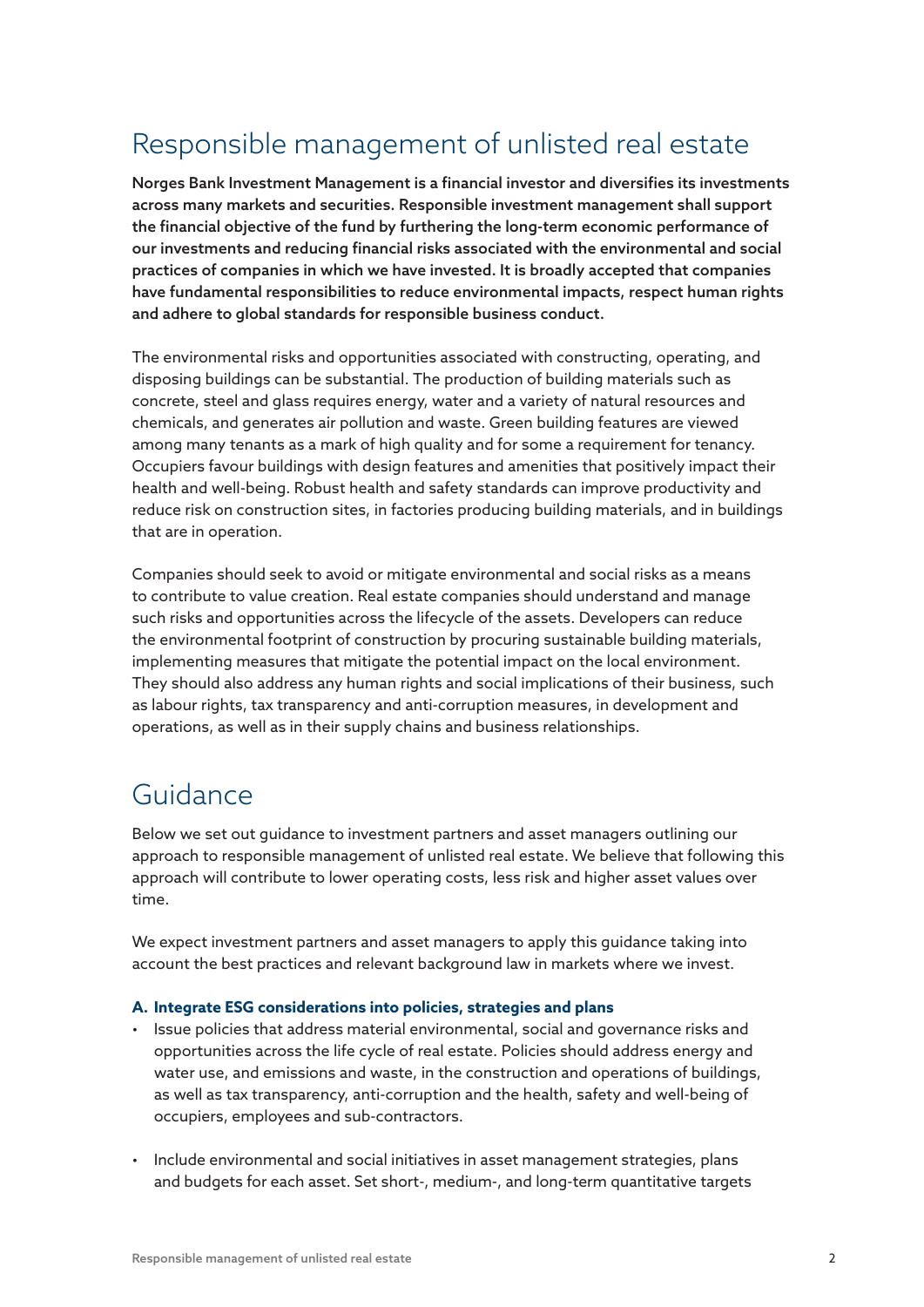for improving the energy and carbon performance of assets in line with expected developments or trends in local tenant markets, building regulations, certification standards and opportunities offered by new technology. Prepare buildings for meeting net zero energy and carbon standards and qualifying for green building certifications and energy labels at a high level relative to their local markets.

• Consider the environmental and social aspects of building design and management, and the governance risks related to investment structuring in due diligence processes before making new investments. Documentation should be requested and assessed on all issues potentially affecting asset valuation and operational efficiency, including contamination, energy management, and environmental, health, and safety standards. Best practices on tax transparency, anti-corruption and supply chain management should be followed.

#### **B. Identify material ESG risks and take mitigating actions**

- Assess which environmental, social, and governance risks are material to the future value of assets, the cost of real estate operations, and the reputation of owners. Develop risk management systems and processes to monitor and measure risk exposure and identify cost-effective mitigating actions.
- Consider risks and opportunities related to the global transition to low-carbon energy use in buildings and more frequent and intense extreme weather. Identify the resilience of assets to different future risk scenarios, including the ramifications of both the successful and failed implementation of policies to limit the likelihood of global average temperatures rising above 2 degrees Celsius. Ensure buildings are able to withstand anticipated physical risks related to climate change.
- Integrate health and safety into risk and compliance frameworks. Establish systems for monitoring and reporting incidents and have plans for taking corrective actions. Maintain relations with key stakeholders through engagement and dialogue and follow best practices in health, safety and supply-chain management*.*

#### **C. Demonstrate improvement in environmental and social performance metrics**

- Complete the real estate assessment of the Global Real Estate Sustainability Benchmark (GRESB) on an annual basis ensuring transparency with their investors at asset level. Aim to improve their scores every year and outperform their respective peer group. Address weaknesses in survey results in asset management plans.
- Collect and share asset-level environmental data with their investors on energy and water consumption, carbon emissions and waste management. Monitor and report on health and safety incidents during building construction, renovation, and operations.
- Follow internationally accepted reporting standards such as Sustainability Accounting Standards (SASB), Global Reporting Initiative (GRI), and the recommendations of the Task Force on Climate-Related Financial Disclosures (TCFD).